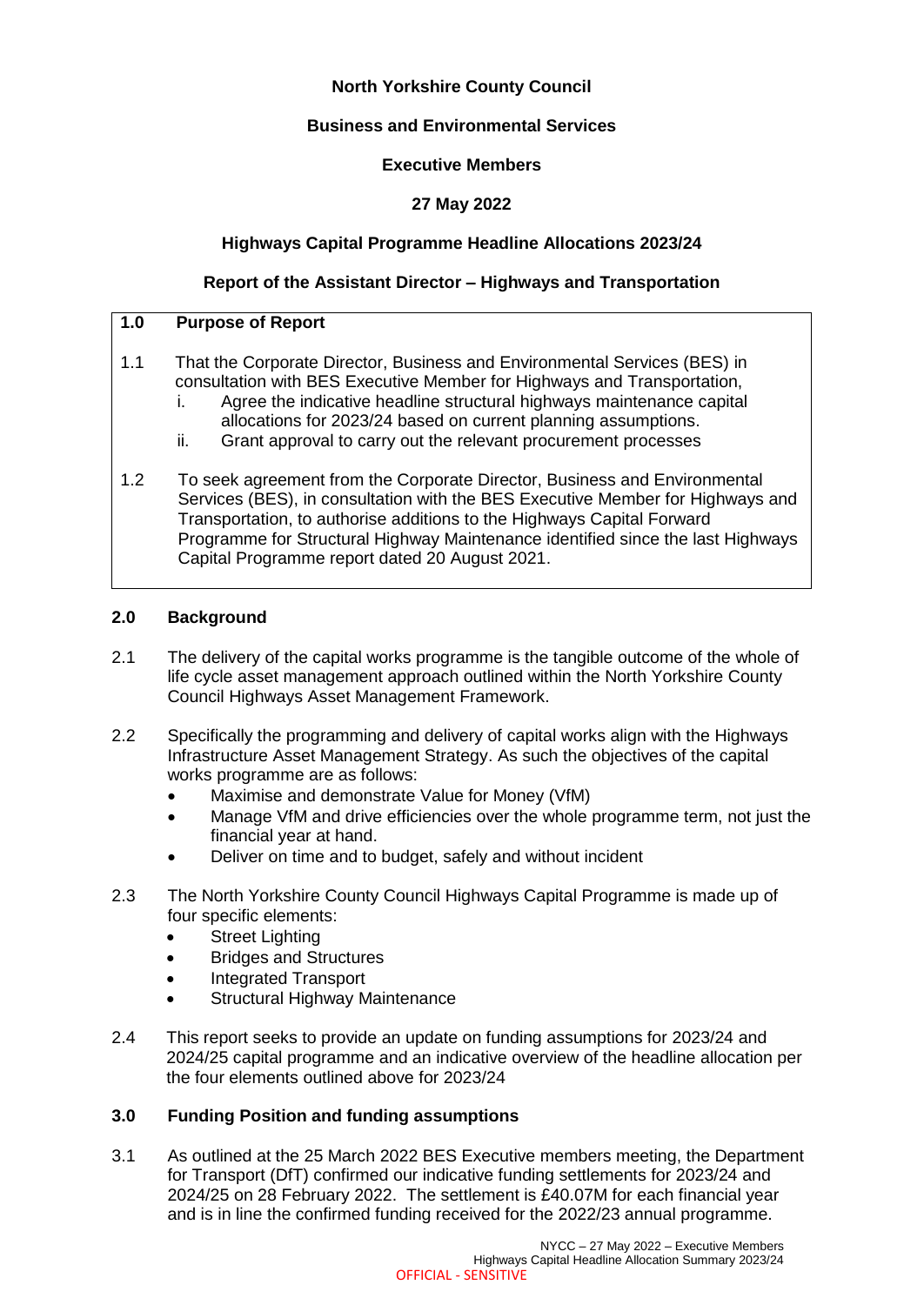Whilst the greater certainty of funding is welcomed as it allows for improved forward planning, the levels of funding for 23/24 and 24/25 are the same as those for 21/22 and 22/23. This represents a real terms cut in funding. Inflationary pressures in the wider economy and in particular in the construction sector will further reduce the amount of work that we can deliver across our highways network as a result.

- 3.2 Information supplied with the settlement identified that the DfT is seeking to further incentivise the award of highway capital funding in the future. At present we are required to submit an annual response to the DfT incentive fund self-assessment questionnaire. The questionnaire is designed to enable authorities to assess their progress on the implementation of good practice, to ensure effective and efficient delivery of highway services. This incentivised element of funding currently accounts for £4.11M of the overall £40M funding settlement.
- 3.3 It is unclear at this point in time what the incentivised funding will look like in the future. DfT has confirmed that there will be a series of engagement sessions during 2022 to update Local Highway Authorities, with a view to implementation of the new incentivised funding structure from April 2023.
- 3.4 For the purposes of planning the annual programme for 23/24 and identifying a working budget, we have assumed that we will retain our Band three status for incentive funding and as such receive the full £40.07M of funding.
- 3.5 Work is underway to develop new schemes for inclusion in the Highways Capital Forward Programme (HCFP). A report will be brought to a future meeting of the Corporate Director and BES Executive Members, to approve the addition of these schemes to the forward programme, the expectation is that this will be in August 2022. In Summer 2021 a revised process for managing the highway capital programme was introduced. This process is outlined below.
- 3.6 Phase one, the HCFP. This effectively is a long list of approved schemes that do not yet have a delivery date or year assigned to them. It is important to note that inclusion within the forward programme does not guarantee delivery in a specific financial year.
- 3.7 Phase two, the Highways Capital Annual programme. Once a more firm indication of future years funding is known, an annual programme is developed, which will be made up of selected schemes from the forward programme up to the value of available funding. This is confirmed in late autumn for schemes to be delivered the following financial year. Schemes not included within the annual programme will remain on the forward programme for inclusion in future year's annual programmes.
- 3.8 Phase three, the Highways Capital Delivery Programme. Once schemes are confirmed for delivery within a financial year as part of the annual programme, the delivery programme is developed. This will be an operational programme with scheme start and finish dates included. Monitoring of in year programme delivery is carried out against the delivery programme.
- 3.9 This revised process allows us to develop a bank of "on the shelf delivery ready" schemes in advance, allowing for more efficient scheme delivery and the ability to respond more quickly to any changes in funding. It also provides more flexibility and improves forward visibility of future work for North Yorkshire Highways, allowing them to work more closely and efficiently with their wider supply chain.
- 3.10 A report will be presented to a future meeting of the Corporate Director BES and BES Executive Members detailing the schemes to be included within the 2023/24 annual programme. The expectation is that this will be in November 2022.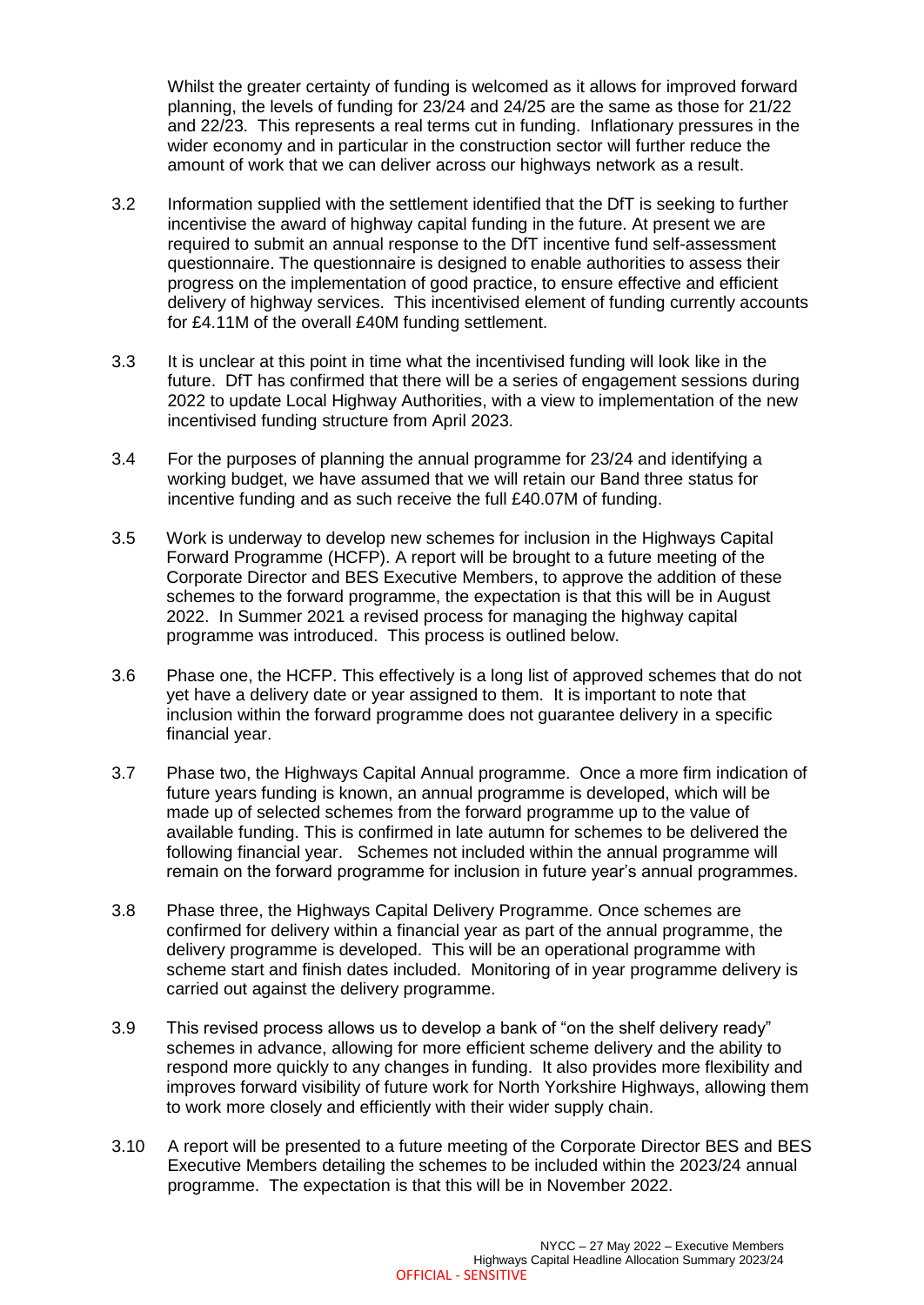3.11 Typically, we seek to have a level of over programming of up to 10% within the Highways Annual capital programme to allow some level of flexibility to take in to account potential scheme delays for example. Continued monitoring of in year programme delivery allows any overspend and underspend issues to be identified, and if required we can either move schemes in or out of the delivery programme for a specific year to ensure that we spend at or slightly above the available budget.

## **4.0 Proposed 2023/2024 Headline Allocations**

- 4.1 Based on the estimated funding of £40.07m, the following headline allocations are proposed for Highways Capital maintenance funding in 2023/24. A summary of the overall headline allocations can be found in Appendix A
- 4.2 Street Lighting

The funding will continue the upgrade of the existing street lighting stock. The proposed allocation for 2022/23 is £0.8M which is in line with the allocation for recent years.

4.3 Bridges.

The funding will continue to be targeted at maintaining and strengthening the existing structures stock. The analysis of routine or special inspection reports will identify and prioritise those bridges and structures in need of treatment. The proposed allocation for 2022/23 is £2.29M which is broadly in line with the allocation for previous years.

4.4 Integrated Transport

The proposed headline allocation for Integrated Transport for 2022/23 is £1.14M. The remainder of the Integrated Transport funding allocation totalling £1.90M is utilised to supplement highway maintenance budgets in accordance with current policy.

4.5 Top Slice allocations

In line with previous years, there will be an element of "top-slicing" for specific activities and projects. These include traffic data collection and modelling, highway condition surveys, structures inspections; and pavement investigation and analysis.

| <b>Project</b>                                       | 2023/24<br><b>Allocation</b><br>/£ |
|------------------------------------------------------|------------------------------------|
| Network Condition Surveys (SCANNER /<br>SCRIM / CVI) | 350,000                            |
| <b>NYCC Traffic Data Collection Contract</b>         | 70,000                             |
| Site Investigation and Analysis                      | 300,000                            |
| <b>Highway Drainage Assets</b>                       | 40,000                             |
| <b>Bridges &amp; Structures Inspections</b>          | 220,000                            |
| <b>Pre-Planning Application Advice</b>               | 33,600                             |
| Bridges AMX asset management software                | 12,200                             |

4.6 There are further costs associated with the delivery of the Capital Programme. This includes design fees, staffing costs and contractor overhead costs. The proposed allocation for these costs is £10.84M.

| External Fees (consultancy)<br>North Yorkshire Highways costs | £1.90M<br>£4.80M |
|---------------------------------------------------------------|------------------|
| Capital Recharge Contribution                                 | £4.14M           |
| Total                                                         | £10.84M          |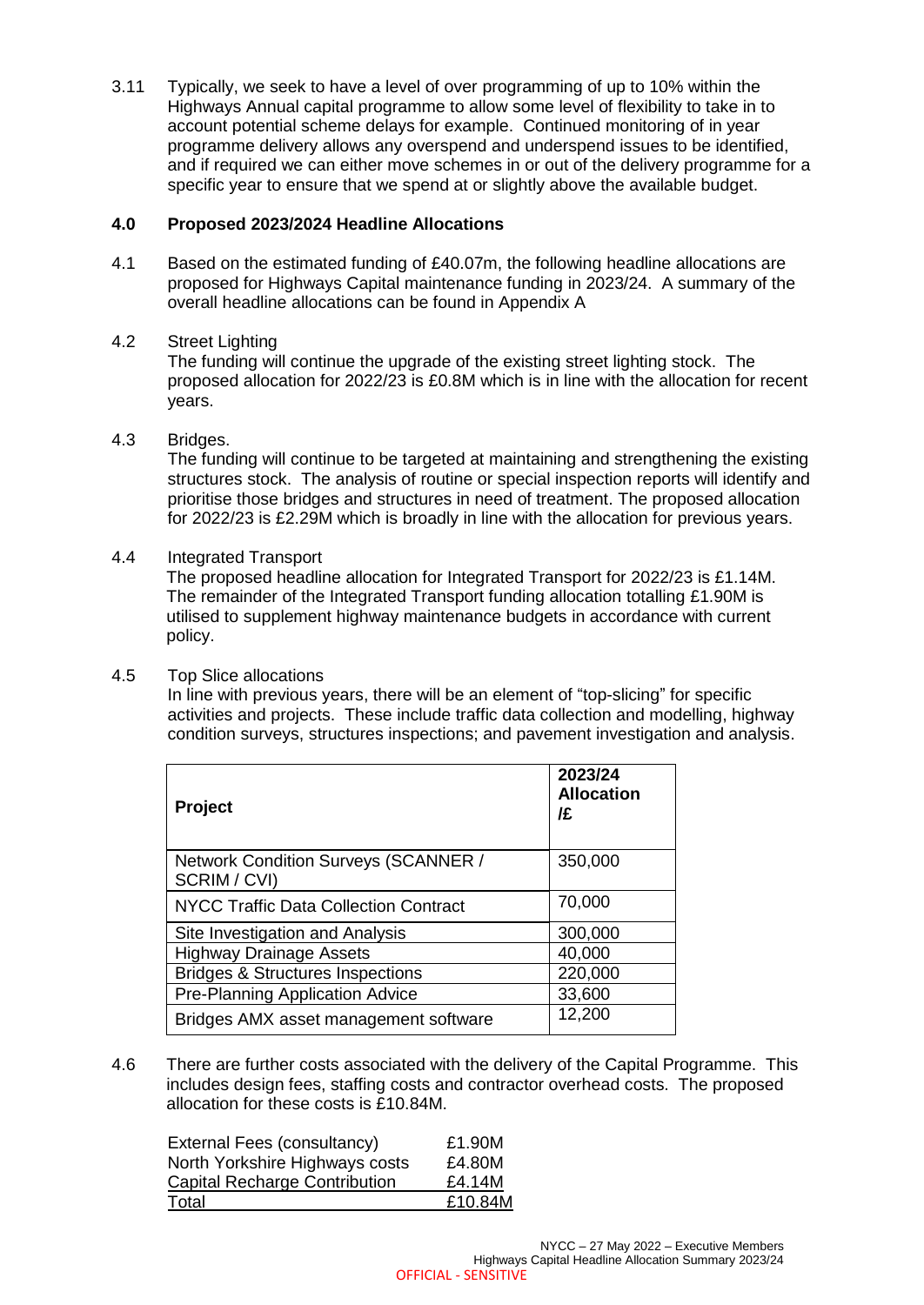#### 4.7 Highway Drainage.

The proposed allocation is £600K which is in line with previous years.

4.8 Landslip Schemes

Landslips can occur at any time of the year although many are identified at an early stage as a consequence of routine Highway Safety Inspections. Area Offices submit locations which are subsequently prioritised countywide. The proposed allocation is £600K which is in line with previous years.

4.9 Other Special Engineering Schemes:

The annual programme of Other Special Engineering Schemes is based upon locations identified by Area Offices which do not fall 'objectively' into other works categories, e.g. areas of cobbles or setts, laybys and guardrails etc. Area Offices identify the rationale behind their submissions and the countywide programme is determined based upon an assessment of need and network priority. The proposed allocation is £600K which is in line with previous years.

4.10 Vehicle Restraint Systems (VRS):

As a consequence of progressing our cyclical service inspection regime on our VRS assets we have identified a significant programme of required upgrading and repairs. In addition to this, inspections on assets over 15 years old are required every 2 years to assess condition and assist in prioritising repair works. In line with previous years, the proposed allocation is £300K**.**

4.11 Cattle Grids:

Each Area Office has identified and prioritised an on-going annual programme of cattle grid maintenance schemes. It is proposed that the allocation continues to be set at £200K.

4.12 Footway Surface Treatment and Schemes

It is intended to continue to fund maintenance of the footway network (approximately 4250km) in line with existing allocations. This level of funding in conjunction with our robust cyclic inspection regime is responsible for the gradual reduction in the number of successful Third Party Insurance claims. Funding for footways surface treatments and schemes is split in to the following categories;

4.13 Category 1a, 1 and 2 footways

The DfT have traditionally monitored the condition of the most heavily used element of the Footway network (Category 1a, 1 and 2), in a similar way to carriageways and as a result the scheme based programme is based upon network condition surveys with schemes prioritised across the whole of the countywide network The proposed allocation is £400K

4.14 Category 3,4 & 5 footways

The scheme based programme for Category 3, 4 & 5 Footways is based upon locations initially identified by Local Area Offices which are subsequently condition surveyed, and assessed in the same way as the heavily used footway network with the resulting schemes prioritised across the whole of the countywide network. As a consequence of introducing a local version of the Footway Network Survey (FNS), whereby the footway condition is identified by Highways Officers during their routine Highway Safety Inspections, Area Offices can now make more objective submissions of locations for assessment and prioritisation. The proposed allocation is £1.0M

4.15 Category 3,4 & 5 Surface Treatments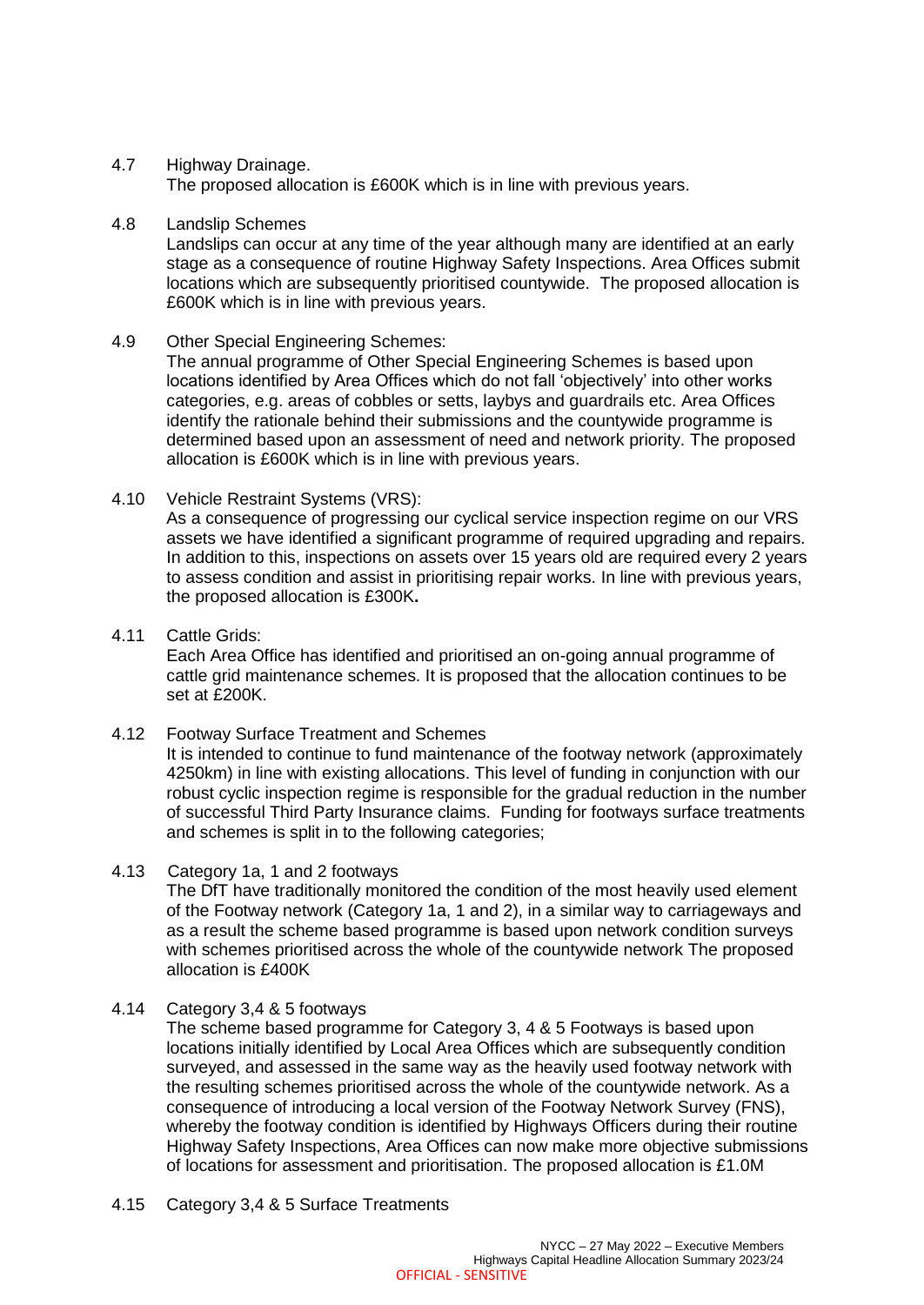The Surface Treatment budget acknowledges that many of the lesser used footways (Categories 3, 4 & 5) benefit in the same way as carriageways with the application of preventative maintenance treatments. The budget allocation is based upon the (estimated) percentage of footway network in each Area; each Area Office is responsible for the identification of their programme which is based upon local knowledge and the cyclical Highway Safety Inspections. The proposed allocation is £520K**.** 

4.16 Footway Patching

The patching budget is allocated on the percentage of that category of footway network within the Highways Area Office boundary. The proposed allocation is £100K for Category 1a, 1 & 2 footways and £125K for: Category 3, 4 & 5 footways.

4.17 Cycleways/Cycle Tracks:

This budget is used for maintenance of the network of cycleways/ cycle tracks that form part of the highway network. The proposed allocation is £60K which is in line with previous years.

- 4.18 Category 6 Roads (Unsurfaced Unclassified Roads) Although our UUR network at 730km in length is only 8% of our network length, it is important for recreational users including walkers, horse riders, motorcyclists and 4x4 drivers. Due to various factors, one of which being the Mechanically Powered Vehicles effect upon the often loose surface of these routes, their deterioration, once begun, can accelerate rapidly. The allocation for 2022/23 is proposed to remain at £200K.
- 4.19 Carriageway Maintenance

Just under half (£19.28M) of the overall budget is allocated to carriageway structural maintenance activities, including surface treatment, resurface and reconstruction and patching schemes. Proposed allocations are outlined below.

| Surface Treatment            | £5.93M  |
|------------------------------|---------|
| Resurface and reconstruction | £7.43M  |
| <b>Patching Schemes</b>      | £5.92M  |
| Total                        | £19.28M |

4.20 Allocations are based on overall network condition. Headline data of the overall network condition is outlined below.

| <b>Indicator / Target</b>                                                                      | 2017/<br>2018 | 2018/<br>2019 | 2019/<br>2020 | 2020/<br>2021 | 2021/<br>2022 | Change<br>from<br>2020/21 |
|------------------------------------------------------------------------------------------------|---------------|---------------|---------------|---------------|---------------|---------------------------|
| % Principal A roads<br>where maintenance<br>should be considered<br>$(NI 130-1)$               | 3%            | 3%            | 4%            | 3.0%          | 2.8%          |                           |
| % Non-principal B and<br>C roads where<br>maintenance should be<br>considered (NI 130-2)       | 5%            | 5%            | 5%            | 3.0%          | 3.0%          |                           |
| % A roads with a<br>SCRIM level of more<br>than 0 below<br>investigatory level (NI<br>$130-3)$ | 35%           | 44%           | 46%           | 31.0%         | 43.0%         |                           |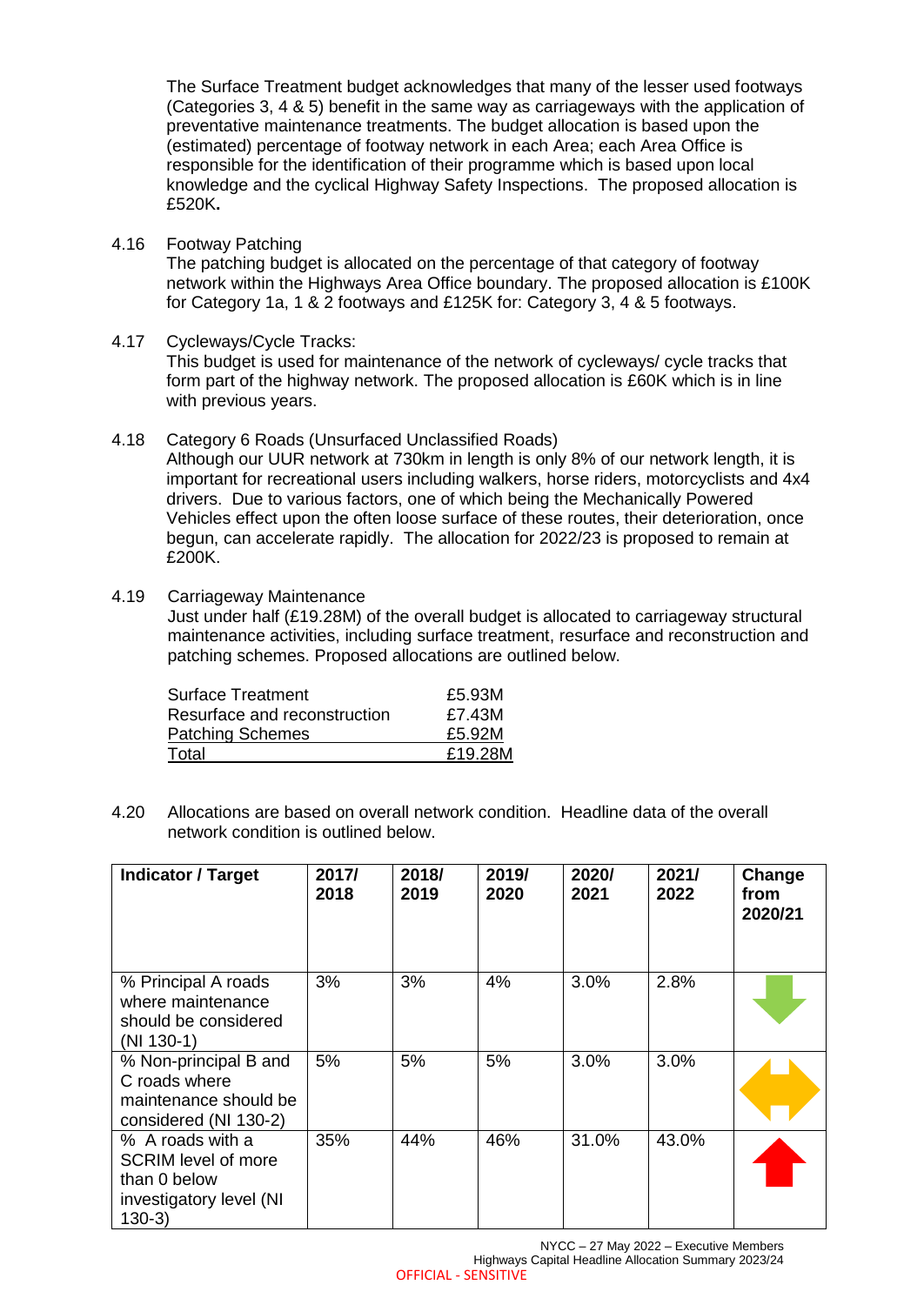| % B,C & U roads with a<br><b>SCRIM level of more</b><br>than 0 below<br>investigatory level (NI<br>$130-3)$ | 31% | 42% | 31% | 28.0% | 34.3% |  |
|-------------------------------------------------------------------------------------------------------------|-----|-----|-----|-------|-------|--|
| % of Unclassified<br>roads requiring<br>maintenance treatment<br>(BVPI 224b)                                | 18% | 21% | 20% | 20.0% | 17.0% |  |

- 4.21 In general, highway condition has either improved or stayed relatively constant from 2020/21 in to 2021/22. There has been a significant improvement in the condition of the unclassified network.
- 4.22 SCRIM data has shown a deterioration from 2020/21. The figure for 2021/22 takes in to consideration amendments made to the site investigatory levels (ILs) across the network that were implemented in summer 2021, reflecting our more robust approach to have higher ILs for the rural network with higher traffic speeds.
- 4.23 The headline trends by each network hierarchy are outlined below. These figures illustrate the continuing trend of improvement across the network, with only the Category 2 network showing a slight deterioration in condition.

|                                    | % of Roads Where Maintenance Should be considered |         |         |         |         |
|------------------------------------|---------------------------------------------------|---------|---------|---------|---------|
| <b>Network</b><br><b>Hierarchy</b> | 2017/18                                           | 2018/19 | 2019/20 | 2020/21 | 2021/22 |
| (Strategic)<br>2                   | $1\%$                                             | 1%      | 2%      | 1.0%    | 1.3%    |
| 3a (Strategic)                     | 4%                                                | 5%      | 6%      | 4.0%    | 3.5%    |
| 3b (Strategic)                     | 4%                                                | 4%      | 5%      | 4.0%    | 3.1%    |
| 4a (Local)                         | 13%                                               | 14%     | 14%     | 12.0%   | 9.4%    |
| 4b (Local)                         | 17%                                               | 19%     | 19%     | 19.0%   | 16.0%   |

- 4.24 Further analysis of this data and the preparation of highway condition data dashboards is being carried out at present and will be shared at a future BES Executive Members meeting.
- 4.25 The allocation of budgets across the carriageway network by area is based on the principles of the Highway Maintenance Investment Tool (HMIT) as approved by the Corporate Director BES in consultation with BES Executive Members in June 2018. This allows funding to be allocated to each hierarchy by highways areas, based on the condition of the network. The objective with this approach is to, as a minimum, maintain the strategic network in its current level of condition and to continue to improve the condition of the local network.
- 4.26 Whilst the headline data shows a trend of improvement, given the real terms reduction in funding up until 2024/25, it is recognised that this trend will become more difficult to maintain going forward. As such the underlying philosophy of the carriageway works programme is used to maximise the delivery of preventative treatments such as surface dressing. These treatments are intended to extend the 'useful' life of the pavement and delay the requirement to undertake more major (Resurfacing / Reconstruction) scheme based maintenance activities.
- 4.27 It is important to note that whilst the condition of the strategic network remains broadly constant, there are sites on this network that require maintenance activity. Given the size and scale of the local network (which accounts for around two thirds of the total network length) alongside the target of improving its condition, the local network has typically received the majority of funding in recent years.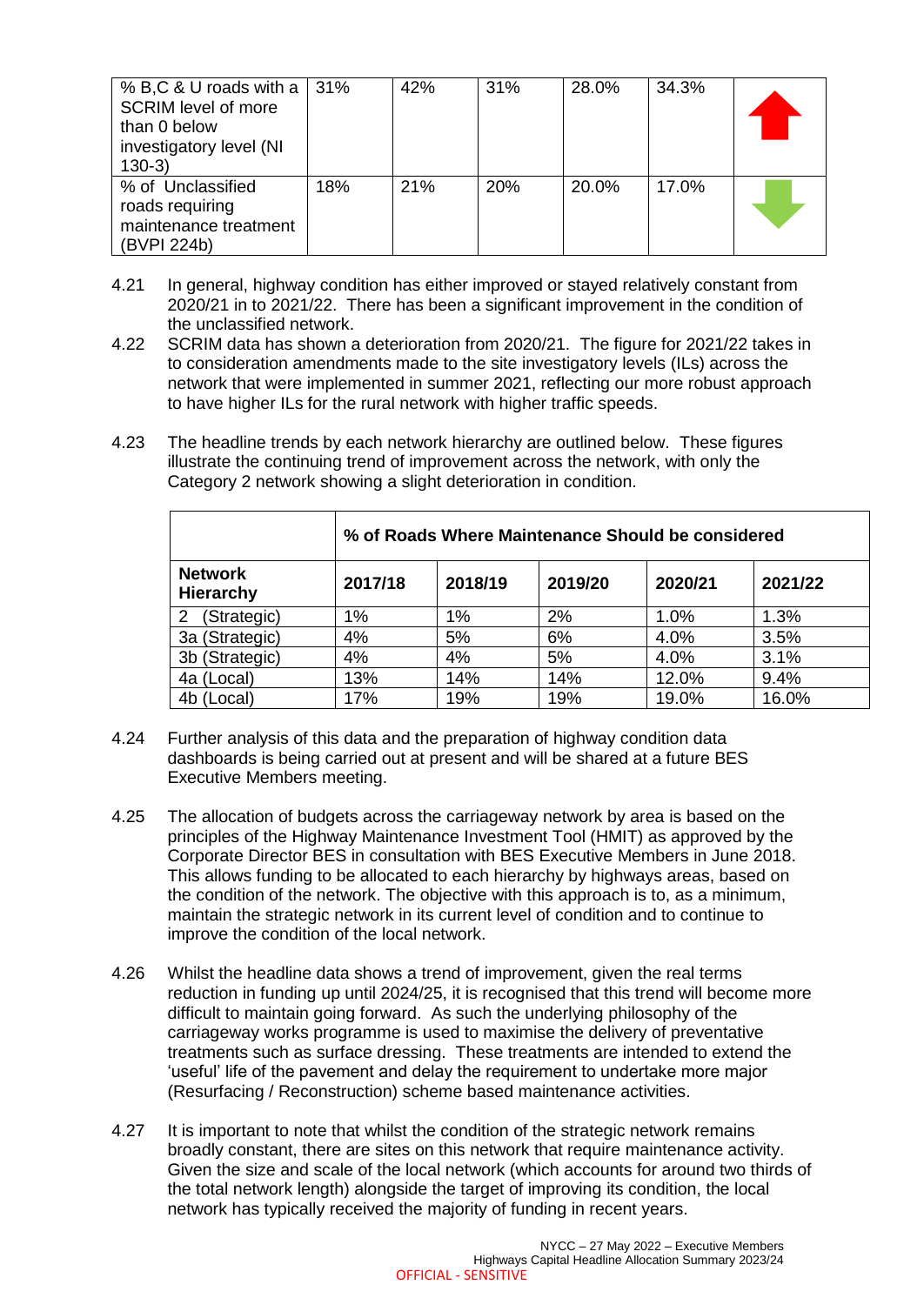4.28 Given the existing budget levels and the funding split targeted towards the local road network, it has become more challenging to deliver more expensive schemes on the strategic network. To seek to start to address this in 23/24 we are proposing to adjust the funding split between the local and strategic network. This will mean that the strategic network will receive £2.3M more than originally planned in 23/24. This will help to deliver more schemes on the strategic network and contribute towards mitigating against reduced funding levels in the short to medium term. The split of funding between the local and strategic networks is outlined below

| <b>Network</b>           | <b>Proposed</b><br><b>Funding Allocation</b> | <b>Original Funding</b><br><b>Allocation</b> |
|--------------------------|----------------------------------------------|----------------------------------------------|
| Local Network -          | £10.965M (56.85%)                            | £13.239M (68.64%)                            |
| <b>Strategic Network</b> | £8.321M (43.15%)                             | £6.047M (31.36%)                             |

4.29 Through our ongoing programme of carriageway condition data assessments we will continue to monitor the condition of both the strategic and local network. Information collated will inform future decisions on how to allocate funding across the network.

# **5.0 New Schemes to be added to the Highways Capital Forward Programme**

- 5.1 It is proposed to add two new schemes, with a combined value of £47.2K to the Highways Capital Forward Programme. As outlined at the BES Executive Members Meeting on 20 August 2021, entry on to the forward programme does not guarantee delivery in a specific year. It does however approve the proposed scheme for future delivery. By adding these schemes to the forward programme now, it provides additional time for design and development for potential scheme delivery in 22/23.
- 5.2 The proposed schemes were identified through ongoing asset condition and engineering assessments carried out since the forward programme was approved on 20 August 2021. Details of the schemes are provided in Appendix B.

### **6.0 Financial Implications**

- 6.1 Sections 3 and 4 above and Appendix A set out and summarise the financial aspects of this report relative to the Highways Capital Programme Headline Allocations for 2023/24.
- 6.2 The contents of this report make no changes to the BES Capital Plan expenditure limits.

### **7.0 Equalities Implications**

- 7.1 Consideration has been given to the potential for any adverse equality impacts arising from the recommendations. The principles and documents discussed in this report are recommended for use in the Well-managed Highway Infrastructure Code of Practice. Officers consider that there are no adverse impacts arising from the recommendations in this report.
- 7.2 A copy of the 'Record of Decision that Equality Impact Assessment is not required' form is attached as Appendix C.

### **8.0 Legal Implications**

- 8.1 The County Council, in its capacity as the Local Highway Authority, Street Authority and Local Traffic Authority must act in accordance with a wide range of statutory powers and duties imposed by legislation.
- NYCC 27 May 2022 Executive Members 8.2 The proposed capital programme allocations and schemes have been developed and prioritised in line with the relevant legislation such as the Highways Act 1980, the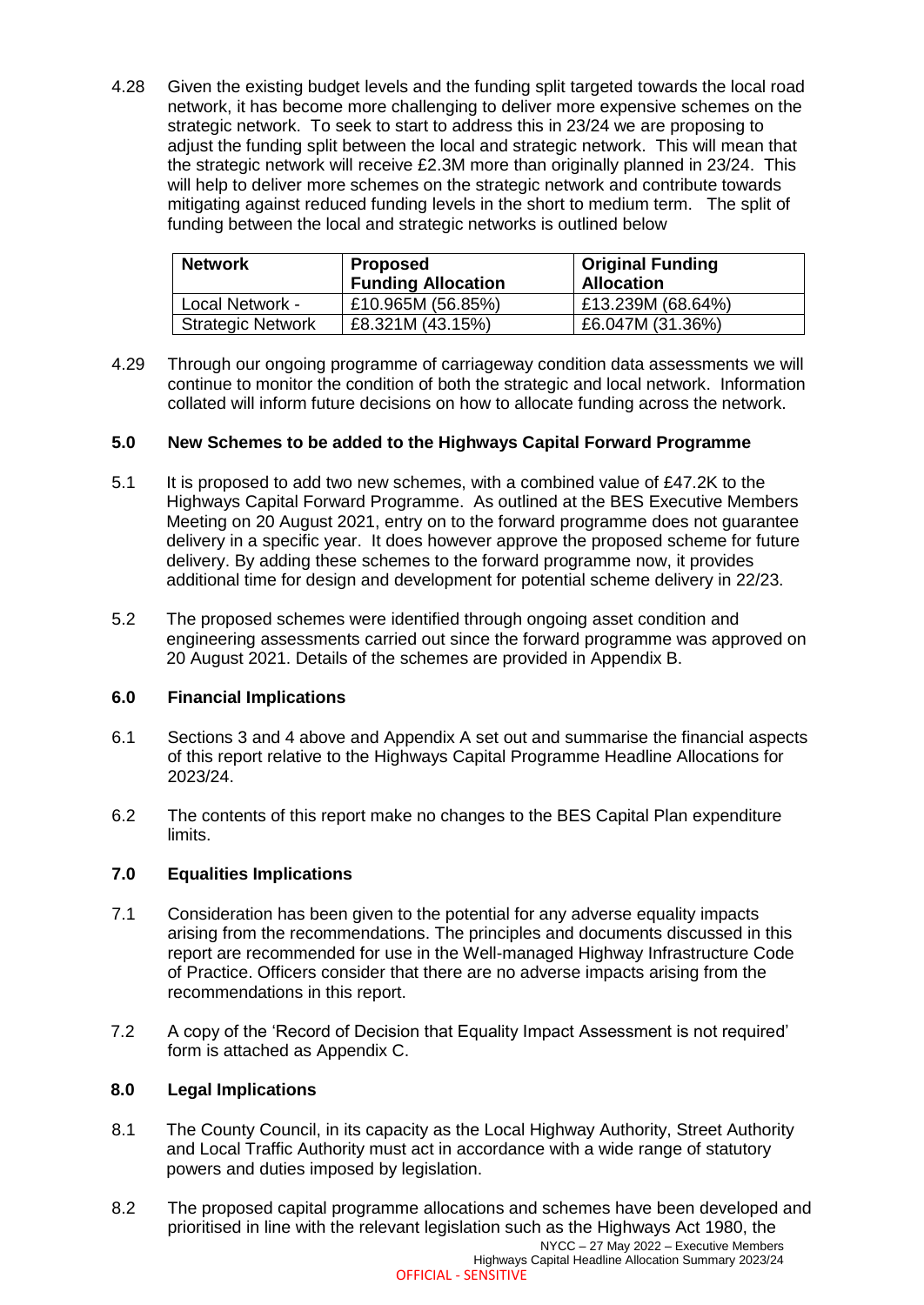New Roads and Street Works Act 1991, the Road Traffic Regulation Act 1984, the Transport Act 2000, the Traffic Management Act 2004 and the Flood and Water Management Act 2010.

### **9.0 Climate Change Implications**

9.1 A climate change impact assessment has been carried out, see Appendix D. Steps will be taken during scheme delivery and construction to reduce emissions as far as possible

# **10.0 Recommendation**

- 10.1 It is recommended that the Corporate Director BES in consultation with the BES Executive Member for Highways and Transportation
	- i. Agree the indicative headline structural highways maintenance capital allocations based on current planning assumptions.
	- ii. Grant approval to carry out the relevant procurement processes.
- 10.2 Authorises the additions to the Highways Capital Forward Programme for Structural Highway Maintenance contained in Appendix B identified since the last Highways Capital Programme report dated 20 August 2021.

BARRIE MASON Assistant Director - Highways and Transportation

Author of Report; James Gilroy

Background Documents: None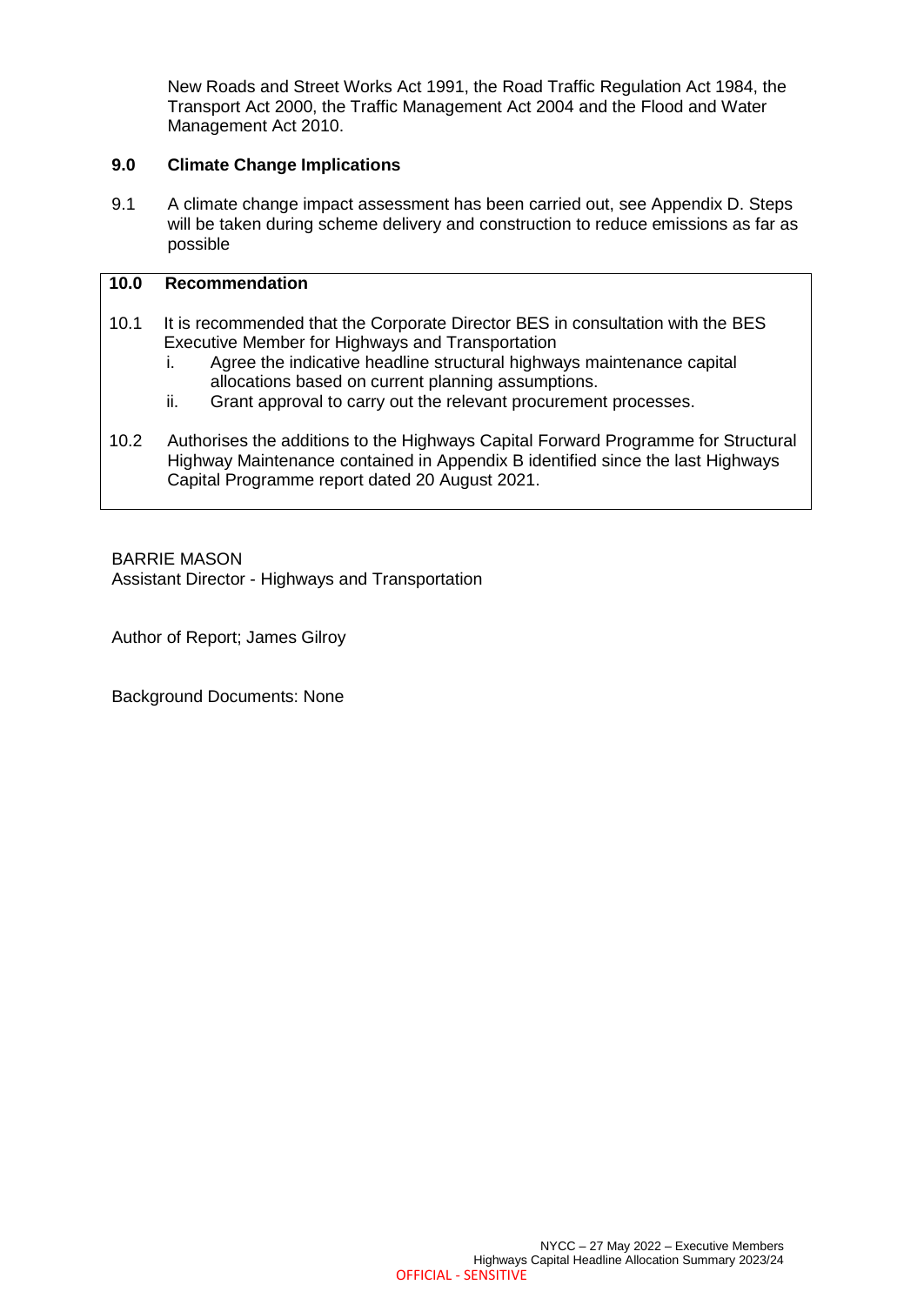# **Sources of Funding Statement 2023/24**

| <b>SOURCES OF FUNDING</b> | 2023/24 £s           |                             |            |
|---------------------------|----------------------|-----------------------------|------------|
| Grant                     | Local Transport Plan | Needs base Incentive        | 16,454,000 |
|                           |                      | <b>Incentive Element</b>    | 4,113,000  |
|                           |                      | <b>Integrated Transport</b> | 3,046,000  |
|                           |                      | Pothole Funding             | 16,454,000 |
|                           |                      | <b>LTP Sub Total</b>        | 40,067,000 |
| Revenue                   |                      | Countywide CPE              | 57,000     |
| Contribution              |                      |                             |            |
|                           |                      |                             |            |
|                           |                      | <b>TOTAL</b>                | 40,124,000 |

# **Applications of Funding Statement 2023/24**

|                                     |                                                    | Programmable<br><b>Budget £s</b> |
|-------------------------------------|----------------------------------------------------|----------------------------------|
| <b>Block</b>                        | <b>Integrated Transport Allocation</b>             | 1,120,000                        |
| <b>Allocations</b>                  | <b>Bridges Allocation</b>                          | 2,290,000                        |
|                                     | Street lighting Allocation                         | 800,000                          |
| <b>Top Slices</b><br>(Inspections & | Network Condition Surveys (SCANNER / SCRIM / CVI)  | 350,000                          |
| Surveys)                            | <b>NYCC Traffic data Collection Contract</b>       | 70,000                           |
|                                     | Site investigation / Pavement Investigation        | 300,000                          |
|                                     | <b>Bridge Inspections</b>                          | 220,000                          |
|                                     | <b>Highway Drainage Infrastructure Inspections</b> | 40,000                           |
|                                     | <b>Bridges AMX</b>                                 | 12,000                           |
|                                     | <b>Pre-Planning Application Advice</b>             | 33,600                           |
| Fees &                              | <b>External Fees (Consultants)</b>                 | 1,900,000                        |
| <b>Overheads</b>                    | North Yorkshire Highways costs                     | 4,800,000                        |
|                                     | Capital Recharge contribution                      | 4,140,000                        |
| <b>CPE</b>                          | <b>CPE Allocation</b>                              | 57,000                           |
| <b>UUR</b>                          | Cat 6 UURs                                         | 200,000                          |
| Footways &                          | Cat 1a, 1 and 2 Footways                           | 400,000                          |
| <b>Cycleways</b>                    | Patching Cat 1a, 1 and 2 Footways                  | 100,000                          |
|                                     | Cat 3, 4 and 5 Footways                            | 1,000,000                        |
|                                     | Surface Treatment Cat 3, 4 and 5 Footways          | 520,000                          |
|                                     | Patching Cat 3,4 and 5 Footways                    | 125,000                          |
|                                     | Cycle ways & Cycle tracks Schemes                  | 60,000                           |
| <b>Other</b>                        | <b>Landslip Schemes</b>                            | 600,000                          |
| <b>Engineering</b>                  | <b>Drainage Schemes</b>                            | 600,000                          |
| <b>Schemes</b>                      | Vehicle Restraint Systems (VRS)                    | 300,000                          |
|                                     | <b>Other 'Special Engineering Schemes'</b>         | 600,000                          |
|                                     | <b>Cattle Grids</b>                                | 200,000                          |
| <b>Carriageways</b>                 | <b>Allocation for Carriageways</b>                 | 19,286,400                       |
|                                     | <b>TOTAL</b>                                       | 40,124,00                        |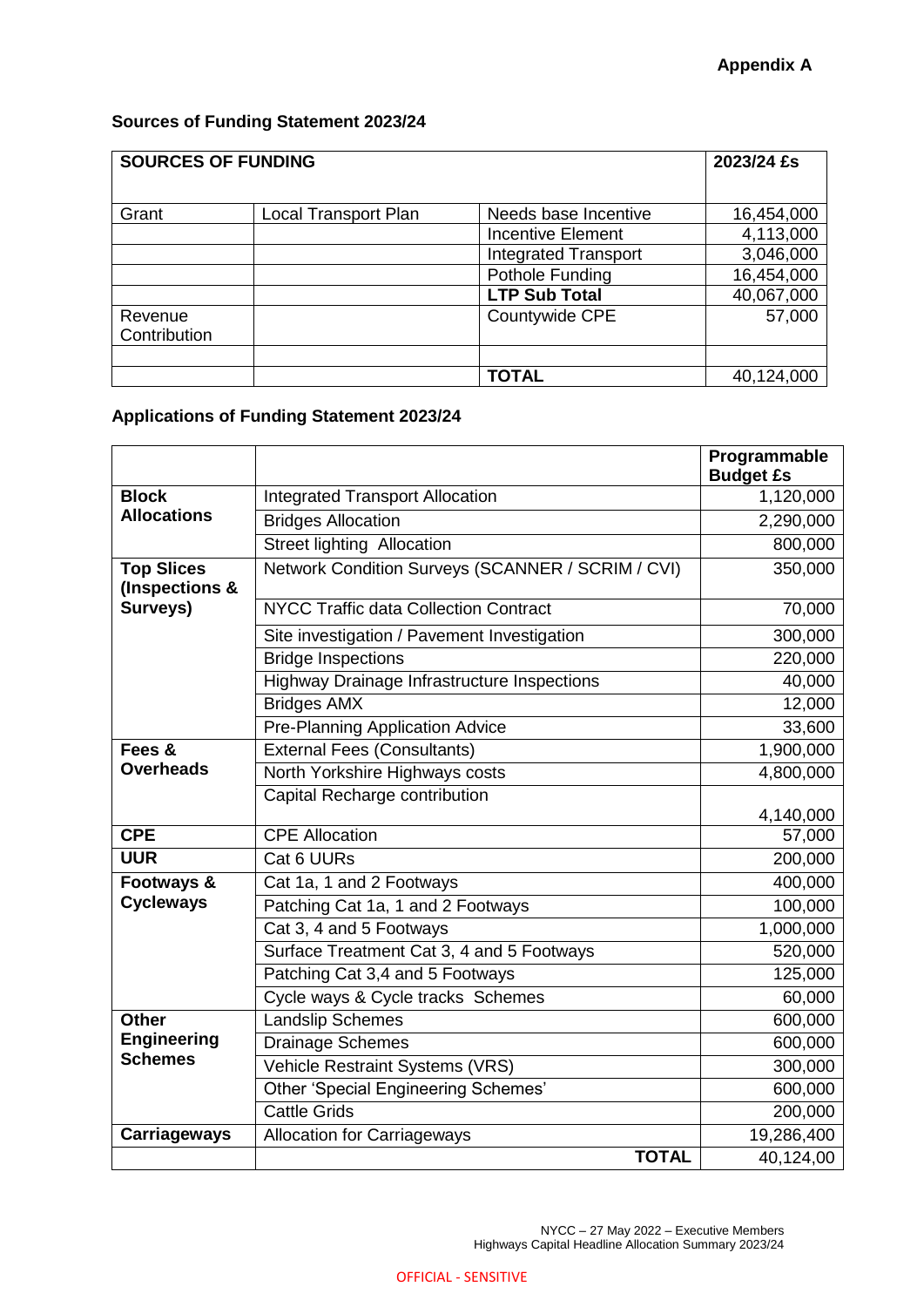| <b>District</b> | Location                    | <b>Address</b> | Est<br>Cost/£ | <b>Reason for addition</b>                                                                                                         |
|-----------------|-----------------------------|----------------|---------------|------------------------------------------------------------------------------------------------------------------------------------|
| Ryedale         | Goose Track Lane<br>Culvert | West Lilling   | £14,500       | Damaged culvert which<br>has resulted in a road<br>closure. Proposed<br>scheme is to reconstruct<br>the culvert.                   |
| Selby           | Fulham Lane,                | Womersley      | £32,700       | Damaged culvert<br>headwall. Proposed<br>scheme is to reconstruct<br>and realign the headwall<br>and realign the adjacent<br>dyke. |

# **Schemes to be added to the Highways Capital Forward Programme**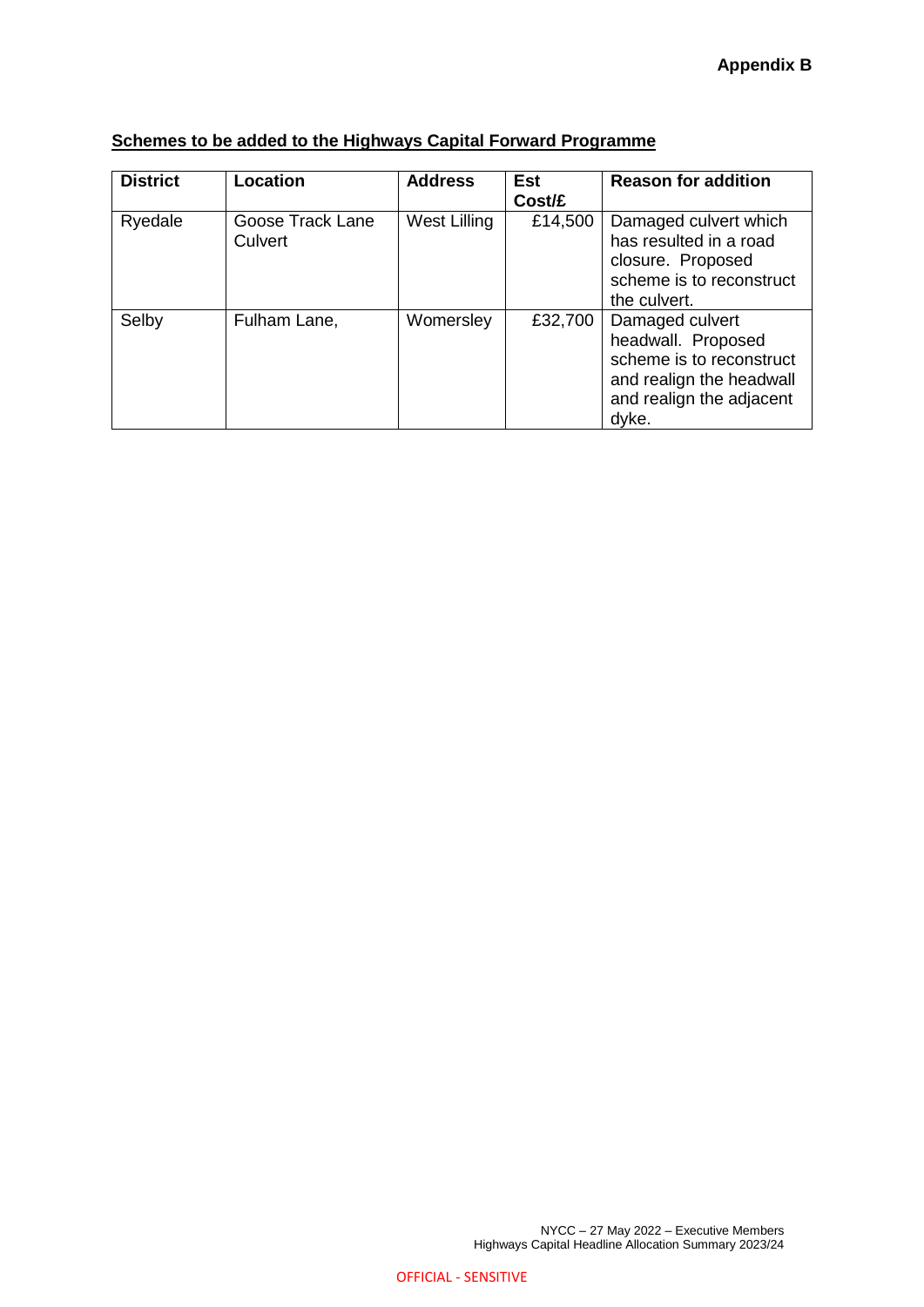**Equality impact assessment screening form**

(As of October 2015 this form replaces 'Record of decision not to carry out an EIA')

#### **This form records an equality screening process to determine the relevance of equality to a proposal, and a decision whether or not a full EIA would be appropriate or proportionate.**

| appropriato or proportional                                                                            |                                                                                                                                                                                                                                                                                                                                                                                                         |
|--------------------------------------------------------------------------------------------------------|---------------------------------------------------------------------------------------------------------------------------------------------------------------------------------------------------------------------------------------------------------------------------------------------------------------------------------------------------------------------------------------------------------|
| <b>Directorate</b>                                                                                     | <b>BES</b>                                                                                                                                                                                                                                                                                                                                                                                              |
| Service area                                                                                           | H&T                                                                                                                                                                                                                                                                                                                                                                                                     |
| <b>Proposal being screened</b>                                                                         | <b>BES Executive Member Report – Highways</b>                                                                                                                                                                                                                                                                                                                                                           |
|                                                                                                        | Capital Programme Headline Allocations 2023/24                                                                                                                                                                                                                                                                                                                                                          |
| Officer(s) carrying out screening                                                                      | <b>James Gilroy</b>                                                                                                                                                                                                                                                                                                                                                                                     |
| What are you proposing to do?                                                                          | That the Corporate Director, Business and<br><b>Environmental Services (BES) and BES</b><br>Executive Member for Highways and<br>Transportation,<br>-approve the headline highways structural<br>maintenance capital allocations based on current<br>planning assumptions<br>-Approve the development of the draft highways<br>capital programme based on the indicative<br>highways capital allocation |
| Why are you proposing this? What<br>are the desired outcomes?                                          | Approval to spend the Highways Capital Budget<br>on identified schemes.                                                                                                                                                                                                                                                                                                                                 |
| Does the proposal involve a<br>significant commitment or removal<br>of resources? Please give details. | Yes- IRO £40 million of Capital funding each<br>financial year                                                                                                                                                                                                                                                                                                                                          |

# **Is there likely to be an adverse impact on people with any of the following protected characteristics as defined by the Equality Act 2010, or NYCC's additional agreed characteristics?**

As part of this assessment, please consider the following questions:

- To what extent is this service used by particular groups of people with protected characteristics?
- Does the proposal relate to functions that previous consultation has identified as important?
- Do different groups have different needs or experiences in the area the proposal relates to?

**If for any characteristic it is considered that there is likely to be a significant adverse impact or you have ticked 'Don't know/no info available', then a full EIA should be carried out where this is proportionate. You are advised to speak to your [Equality rep](http://nyccintranet/content/equalities-contacts) for advice if you are in any doubt.**

| <b>Protected characteristic</b> | <b>Yes</b> | <b>No</b> | Don't<br>know/No info<br>available |
|---------------------------------|------------|-----------|------------------------------------|
| Age                             |            |           |                                    |
| <b>Disability</b>               |            |           |                                    |
| Sex (Gender)                    |            |           |                                    |
| Race                            |            |           |                                    |
| Sexual orientation              |            |           |                                    |
| Gender reassignment             |            |           |                                    |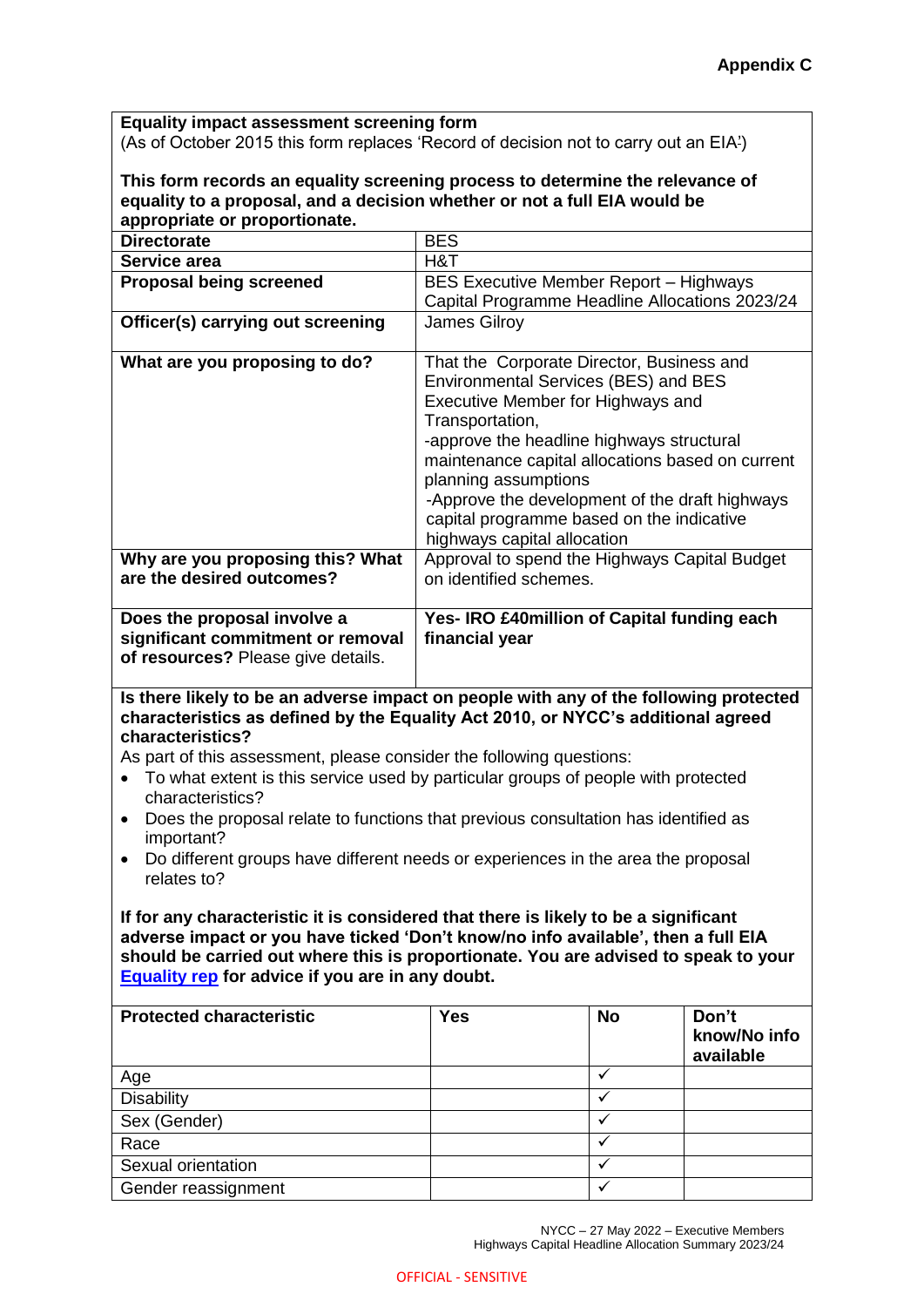| Religion or belief                                                     |                                                                                            | ✓                |  |
|------------------------------------------------------------------------|--------------------------------------------------------------------------------------------|------------------|--|
| Pregnancy or maternity                                                 |                                                                                            | $\checkmark$     |  |
| Marriage or civil partnership                                          |                                                                                            | $\checkmark$     |  |
| <b>NYCC additional characteristic</b>                                  |                                                                                            |                  |  |
| People in rural areas                                                  |                                                                                            | $\checkmark$     |  |
| People on a low income                                                 |                                                                                            | $\checkmark$     |  |
| Carer (unpaid family or friend)                                        |                                                                                            | $\checkmark$     |  |
| Does the proposal relate to an area                                    |                                                                                            |                  |  |
| where there are known                                                  | <b>No</b>                                                                                  |                  |  |
| inequalities/probable impacts (e.g.                                    |                                                                                            |                  |  |
| disabled people's access to public                                     |                                                                                            |                  |  |
| transport)? Please give details.                                       |                                                                                            |                  |  |
| Will the proposal have a significant                                   | No. The report focuses on the overarching                                                  |                  |  |
| effect on how other organisations                                      | capital maintenance funding position.                                                      |                  |  |
| operate? (e.g. partners, funding                                       |                                                                                            |                  |  |
| criteria, etc.). Do any of these                                       |                                                                                            |                  |  |
| organisations support people with                                      |                                                                                            |                  |  |
| protected characteristics? Please<br>explain why you have reached this |                                                                                            |                  |  |
| conclusion.                                                            |                                                                                            |                  |  |
| <b>Decision (Please tick one option)</b>                               | EIA not relevant                                                                           | Continue to<br>✓ |  |
|                                                                        | or proportionate:                                                                          | full EIA:        |  |
| <b>Reason for decision</b>                                             | The allocation of funding is based on the                                                  |                  |  |
|                                                                        | "Manage, Maintain and Improve" (MMI)                                                       |                  |  |
|                                                                        | hierarchy set out in Local Transport Plan 4,                                               |                  |  |
|                                                                        | which has been the subject of an Equality                                                  |                  |  |
|                                                                        | Impact Assessment (EIA). This concluded that                                               |                  |  |
|                                                                        | the introduction of fewer improvement schemes                                              |                  |  |
|                                                                        | may have a greater impact on people with                                                   |                  |  |
|                                                                        | mobility difficulties or without access to a private                                       |                  |  |
|                                                                        | vehicle as there will be fewer new facilities                                              |                  |  |
|                                                                        | provided e.g. pedestrian crossings, dropped                                                |                  |  |
|                                                                        | kerbs, bus stop accessibility improvements;                                                |                  |  |
|                                                                        | however, it is also considered that prioritising                                           |                  |  |
|                                                                        | maintenance, particularly for footways, through                                            |                  |  |
|                                                                        | the MMI hierarchy is likely to produce a net<br>benefit for people with the same protected |                  |  |
|                                                                        | characteristics; particularly in terms of age and                                          |                  |  |
|                                                                        | disability.                                                                                |                  |  |
| <b>Signed (Assistant Director or</b>                                   | <b>Barrie Mason</b>                                                                        |                  |  |
| equivalent)                                                            |                                                                                            |                  |  |
| <b>Date</b>                                                            | 18 May 2022                                                                                |                  |  |
|                                                                        |                                                                                            |                  |  |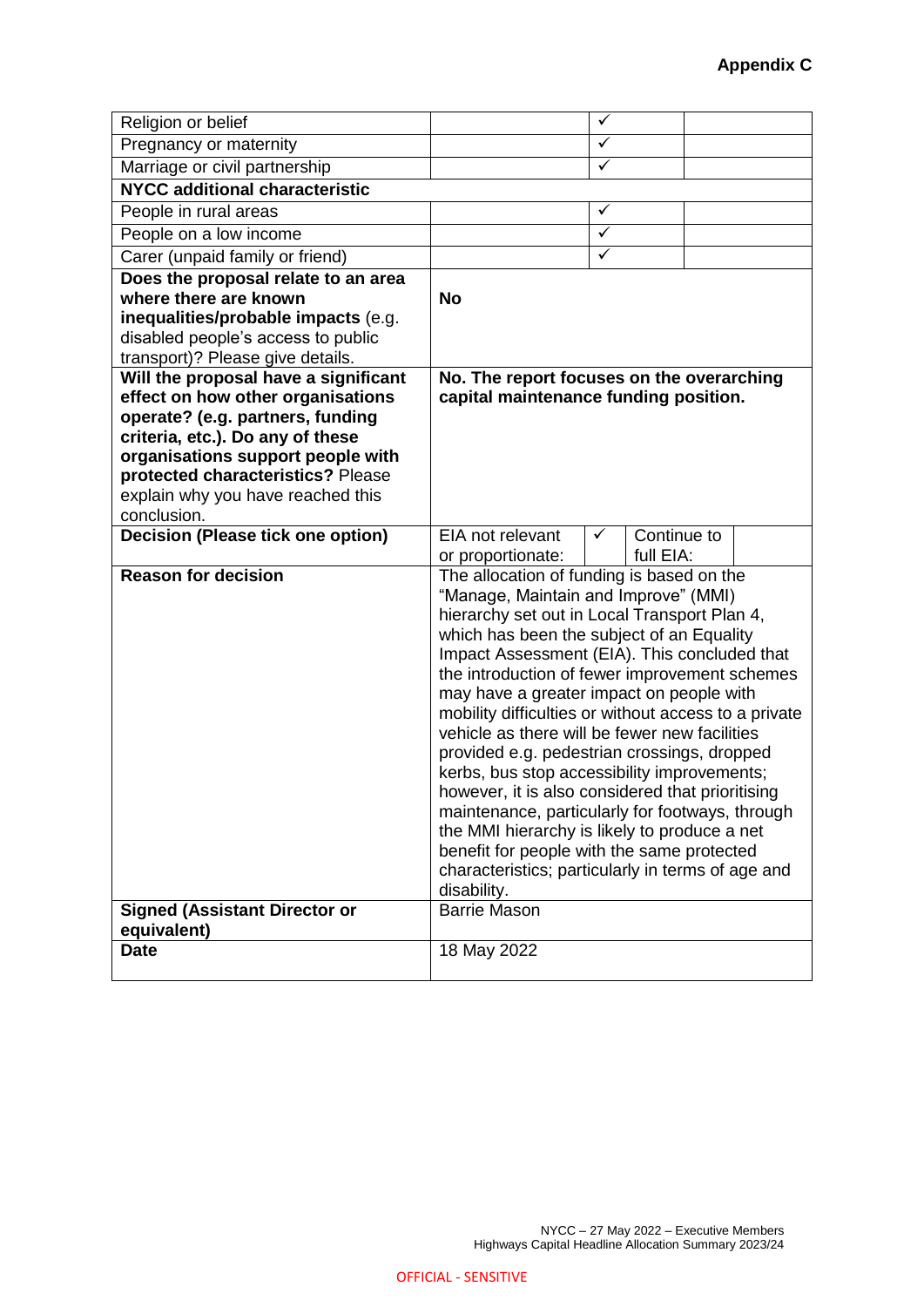#### **Climate change impact assessment**

The purpose of this assessment is to help us understand the likely impacts of our decisions on the environment of North Yorkshire and on our aspiration to achieve net carbon neutrality by 2030, or as close to that date as possible. The intention is to mitigate negative effects and identify projects which will have positive effects.

This document should be completed in consultation with the supporting guidance. The final document will be published as part of the decision making process and should be written in Plain English.

If you have any additional queries which are not covered by the guidance please email [climatechange@northyorks.gov.uk](mailto:climatechange@northyorks.gov.uk) 

**Please note: You may not need to undertake this assessment if your proposal will be subject to any of the following:**  Planning Permission Environmental Impact Assessment Strategic Environmental Assessment

However, you will still need to summarise your findings in in the summary section of the form below.

Please contact [climatechange@northyorks.gov.uk](mailto:climatechange@northyorks.gov.uk) for advice.

| Title of proposal                                                                 | Highways Capital Programme Headline Allocations 2022/2023                                                                                                                                                                                                                                                                                                                                                                                       |
|-----------------------------------------------------------------------------------|-------------------------------------------------------------------------------------------------------------------------------------------------------------------------------------------------------------------------------------------------------------------------------------------------------------------------------------------------------------------------------------------------------------------------------------------------|
| Brief description of proposal                                                     | Agree the indicative headline structural highways maintenance capital<br>allocations for 2023/24 based on current planning assumptions.<br>Grant approval to carry out the relevant procurement processes<br>$\epsilon$<br>Authorises the additions to the Highways Capital Forward Programme for<br>Structural Highway Maintenance contained in Appendix B identified since the<br>last Highways Capital Programme report dated 20 August 2021 |
| Directorate                                                                       | <b>BES</b>                                                                                                                                                                                                                                                                                                                                                                                                                                      |
| Service area                                                                      | <b>Highways and Transportation</b>                                                                                                                                                                                                                                                                                                                                                                                                              |
| Lead officer                                                                      | James Gilroy                                                                                                                                                                                                                                                                                                                                                                                                                                    |
| Names and roles of other people involved in<br>carrying out the impact assessment |                                                                                                                                                                                                                                                                                                                                                                                                                                                 |
| Date impact assessment started                                                    | 13.05.2021                                                                                                                                                                                                                                                                                                                                                                                                                                      |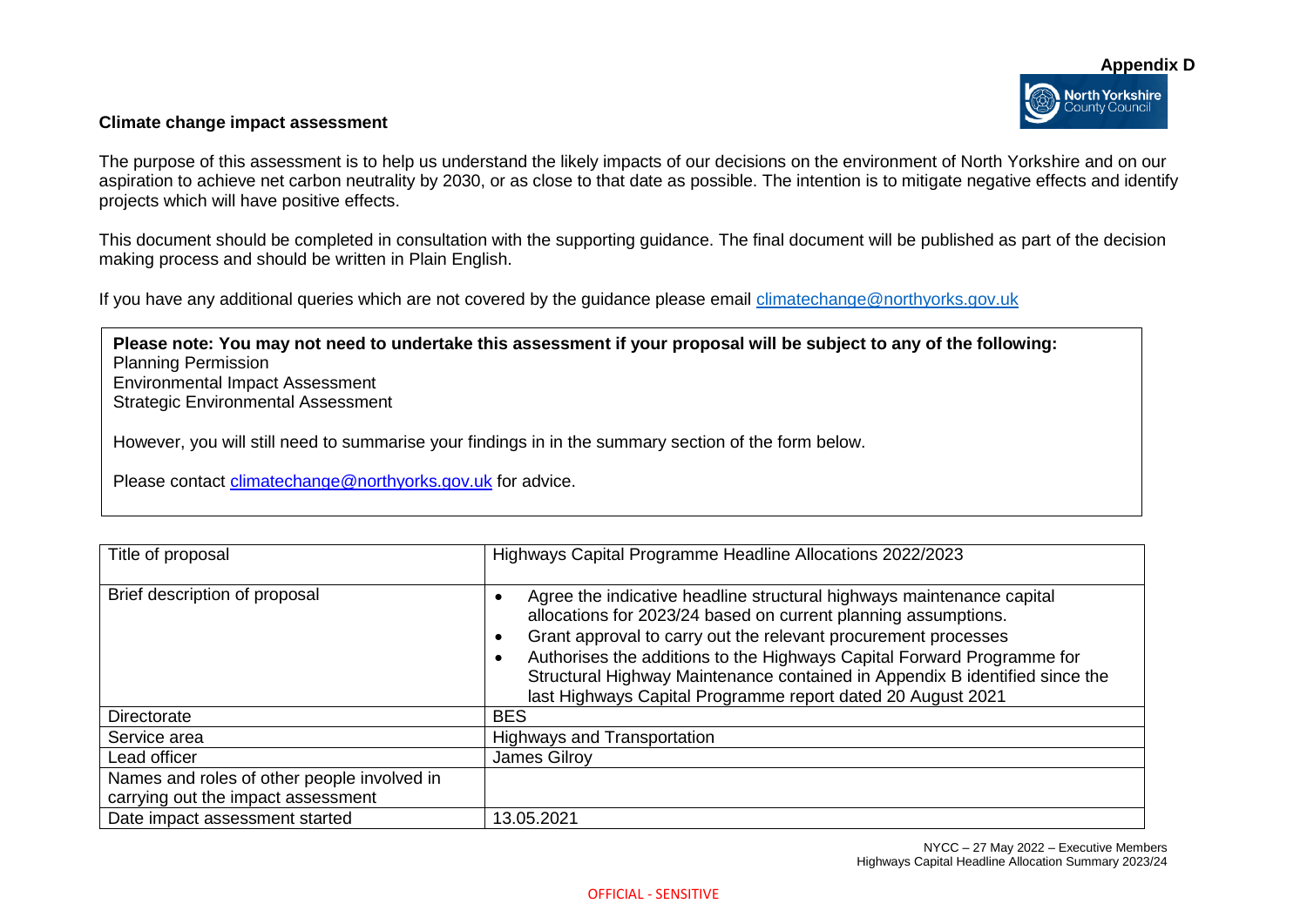#### **Options appraisal**

Were any other options considered in trying to achieve the aim of this project? If so, please give brief details and explain why alternative options were not progressed.

The other option that was considered was to plan based on a lower value of DfT funding at £40M

**What impact will this proposal have on council budgets? Will it be cost neutral, have increased cost or reduce costs?** 

Please explain briefly why this will be the result, detailing estimated savings or costs where this is possible.

The points raised in respect of profiling the capital programme enable scheme delivery to match available DfT funding. The proposal is cost neutral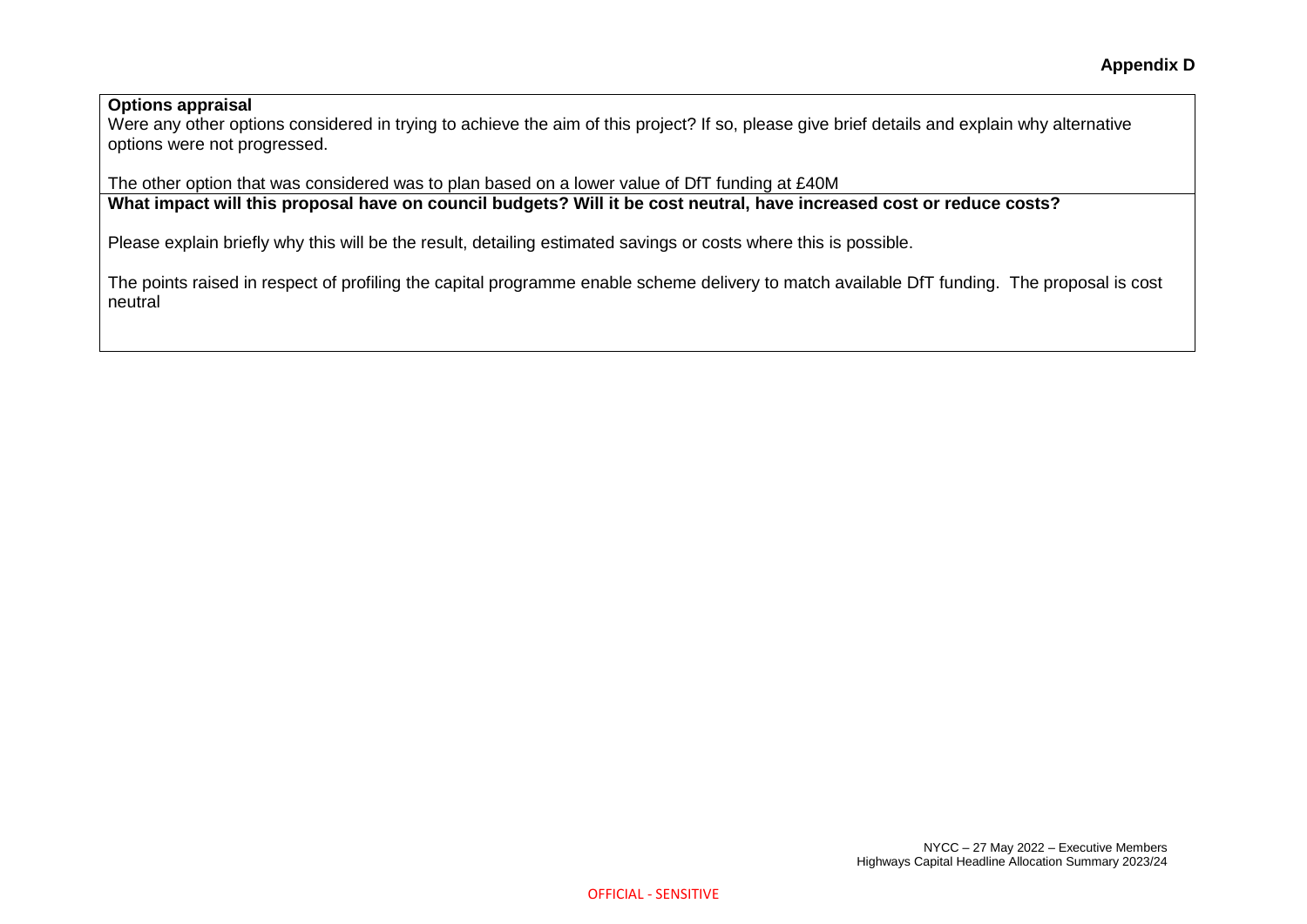|                                                                                                                                                                                                                                                      |                                              |                                                        |                                                     |                                                                         |                                                                                                                                                                                                                                                                                       |                                                                                                                             | <b>Appendix D</b>                                                                  |
|------------------------------------------------------------------------------------------------------------------------------------------------------------------------------------------------------------------------------------------------------|----------------------------------------------|--------------------------------------------------------|-----------------------------------------------------|-------------------------------------------------------------------------|---------------------------------------------------------------------------------------------------------------------------------------------------------------------------------------------------------------------------------------------------------------------------------------|-----------------------------------------------------------------------------------------------------------------------------|------------------------------------------------------------------------------------|
| How will this proposal impact<br>on the environment?<br>N.B. There may be short term<br>negative impact and longer<br>term positive impact. Please<br>include all potential impacts<br>over the lifetime of a project<br>and provide an explanation. |                                              | Place a X in the box below where<br>impact<br>Positive | a X in the box below where<br>No impact<br>(Place a | X in the box below where<br><b>Negative impact</b><br>(Place a X in the | Explain why will it have this effect and<br>over what timescale?<br>Where possible/relevant please<br>include:<br>• Changes over and above business<br>as usual<br>• Evidence or measurement of effect<br>Figures for CO <sub>2</sub> e<br>$\bullet$<br>• Links to relevant documents | Explain how you<br>plan to mitigate any<br>negative impacts.                                                                | Explain how you<br>plan to improve any<br>positive outcomes<br>as far as possible. |
| Minimise<br>greenhouse gas                                                                                                                                                                                                                           | Emissions<br>from travel                     |                                                        | X                                                   |                                                                         | Repairs to existing infrastructure                                                                                                                                                                                                                                                    |                                                                                                                             |                                                                                    |
| emissions e.g.<br>reducing emissions<br>from travel, increasing construction<br>energy efficiencies<br>letc.                                                                                                                                         | Emissions<br>from                            |                                                        |                                                     | $\mathbf{x}$                                                            | Some emissions from construction<br>vehicles                                                                                                                                                                                                                                          | Where possible -<br>ensure that vehicle<br>mileage is reduced by<br>planning vehicle<br>movements /<br>diversion routes etc |                                                                                    |
|                                                                                                                                                                                                                                                      | Emissions<br>from<br>running of<br>buildings |                                                        | X                                                   |                                                                         |                                                                                                                                                                                                                                                                                       |                                                                                                                             |                                                                                    |
|                                                                                                                                                                                                                                                      | Other                                        |                                                        | X                                                   |                                                                         |                                                                                                                                                                                                                                                                                       |                                                                                                                             |                                                                                    |
| Minimise waste: Reduce, reuse,<br>recycle and compost e.g. reducing<br>use of single use plastic                                                                                                                                                     |                                              |                                                        | x                                                   |                                                                         |                                                                                                                                                                                                                                                                                       |                                                                                                                             |                                                                                    |
| Reduce water consumption                                                                                                                                                                                                                             |                                              |                                                        | $\pmb{\mathsf{X}}$                                  |                                                                         |                                                                                                                                                                                                                                                                                       |                                                                                                                             |                                                                                    |
| Minimise pollution (including air,<br>land, water, light and noise)                                                                                                                                                                                  |                                              |                                                        | $\mathsf{x}$                                        |                                                                         |                                                                                                                                                                                                                                                                                       |                                                                                                                             |                                                                                    |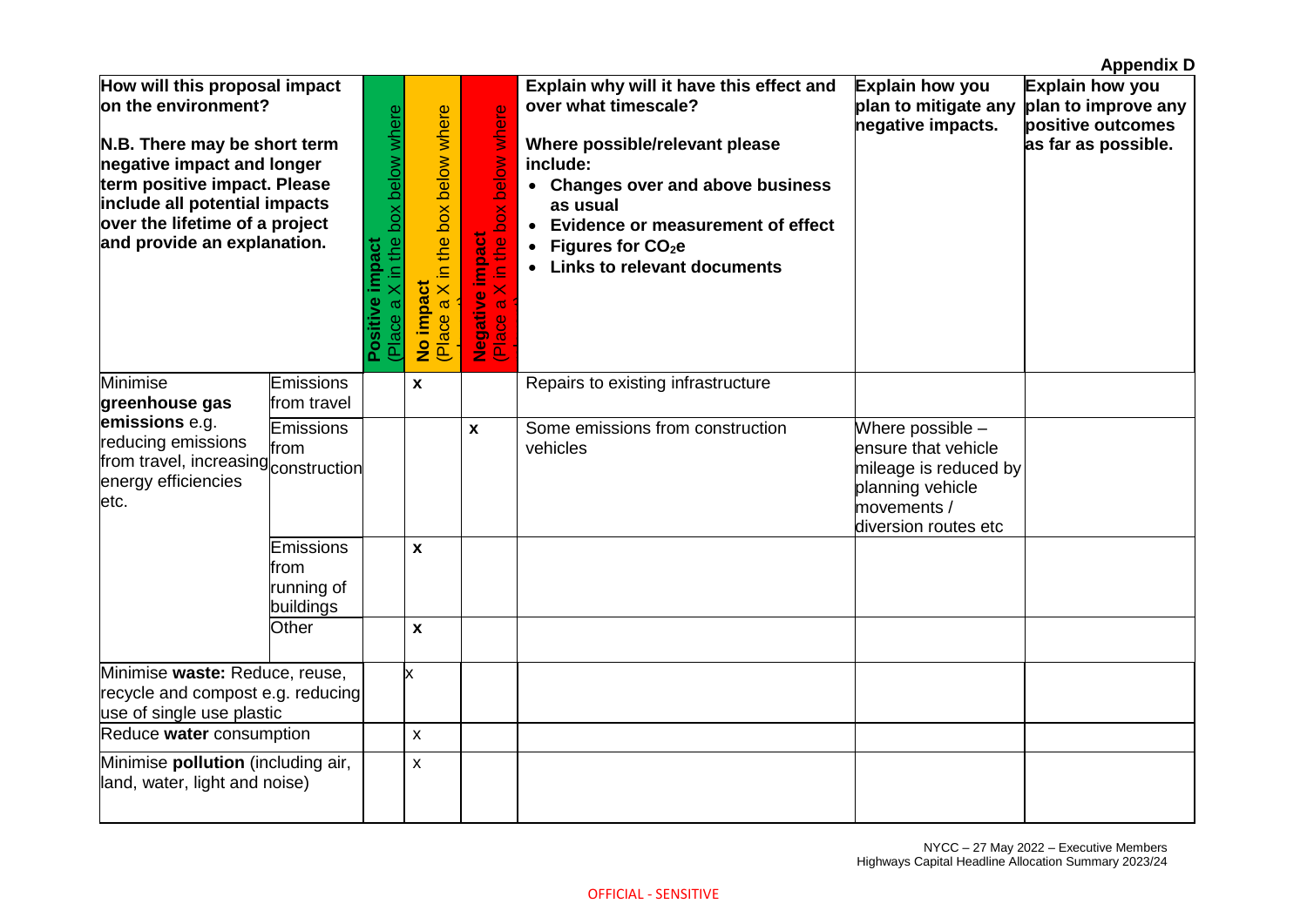|                                                                                                                                                                                                                                                      |                                                        |                                                       |                                                                                           |                                                                                                                                                                                                                                                                                                         |                                                                                  | <b>Appendix D</b>                                           |
|------------------------------------------------------------------------------------------------------------------------------------------------------------------------------------------------------------------------------------------------------|--------------------------------------------------------|-------------------------------------------------------|-------------------------------------------------------------------------------------------|---------------------------------------------------------------------------------------------------------------------------------------------------------------------------------------------------------------------------------------------------------------------------------------------------------|----------------------------------------------------------------------------------|-------------------------------------------------------------|
| How will this proposal impact<br>on the environment?<br>N.B. There may be short term<br>negative impact and longer<br>term positive impact. Please<br>include all potential impacts<br>over the lifetime of a project<br>and provide an explanation. | Place a X in the box below where<br>impact<br>Positive | X in the box below where<br>No impact<br>(Place a X i | in the box below where<br><b>impact</b><br>$\overline{\times}$<br>Negative i<br>Place a X | Explain why will it have this effect and<br>over what timescale?<br>Where possible/relevant please<br>include:<br>• Changes over and above business<br>as usual<br>• Evidence or measurement of effect<br>Figures for CO <sub>2</sub> e<br>$\bullet$<br><b>Links to relevant documents</b><br>$\bullet$ | Explain how you<br>plan to mitigate any plan to improve any<br>negative impacts. | Explain how you<br>positive outcomes<br>as far as possible. |
| Ensure resilience to the effects of<br>climate change e.g. reducing flood<br>risk, mitigating effects of drier,<br>hotter summers                                                                                                                    |                                                        | X                                                     |                                                                                           |                                                                                                                                                                                                                                                                                                         |                                                                                  |                                                             |
| Enhance conservation and<br>wildlife                                                                                                                                                                                                                 |                                                        | X                                                     |                                                                                           |                                                                                                                                                                                                                                                                                                         |                                                                                  |                                                             |
| Safeguard the distinctive<br>characteristics, features and<br>special qualities of North<br>Yorkshire's landscape                                                                                                                                    |                                                        | X                                                     |                                                                                           |                                                                                                                                                                                                                                                                                                         |                                                                                  |                                                             |
| Other (please state below)                                                                                                                                                                                                                           |                                                        | X                                                     |                                                                                           |                                                                                                                                                                                                                                                                                                         |                                                                                  |                                                             |